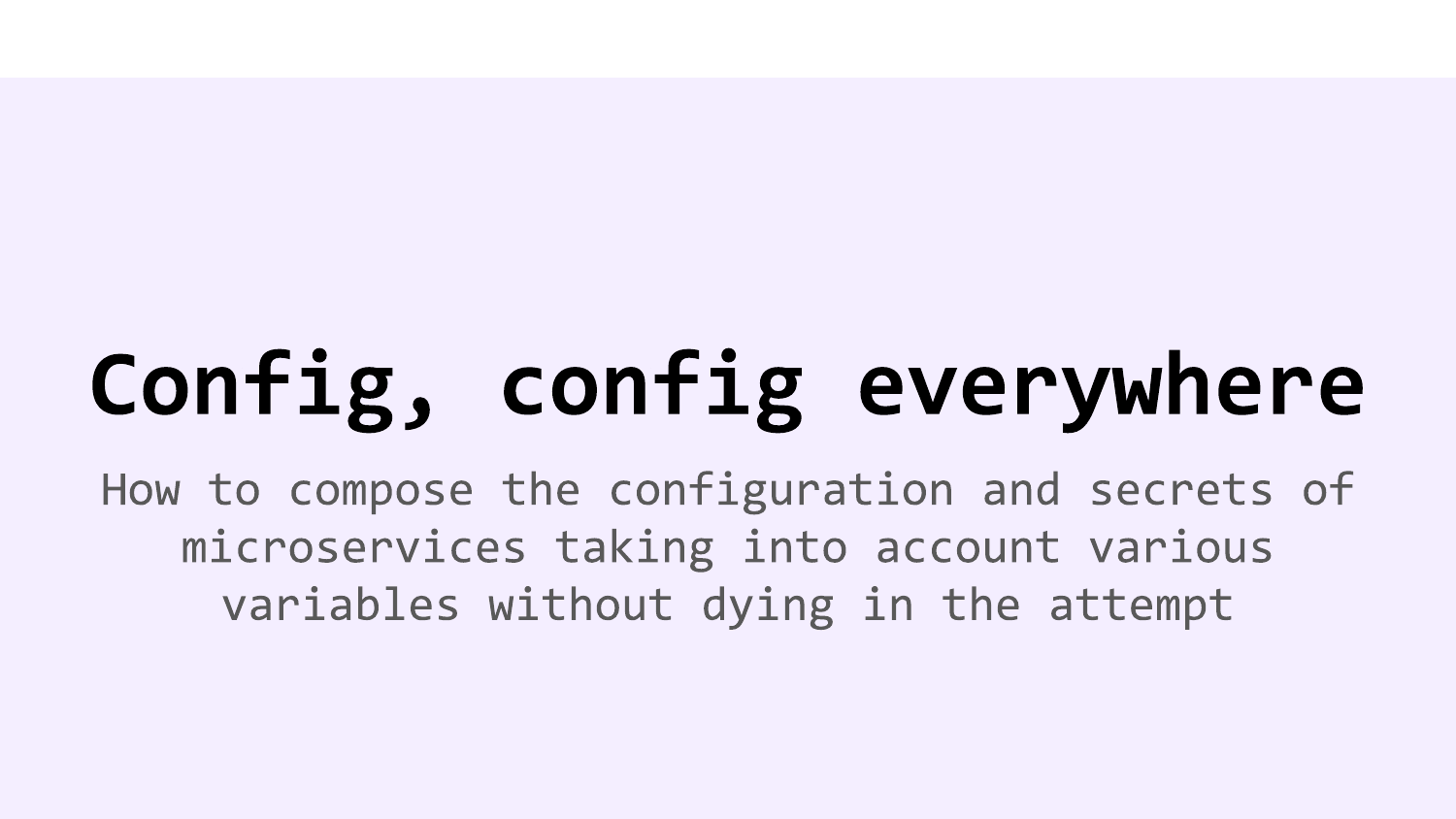# **Who I am?**

- *Algorithm and DS enthusiast*
- *Backend engineer since 2017*
- *FOSDEM since 2018*
- *Mainly DB related contributions*  $\blacksquare$

Github: @Gonlo2

 $\mathbf{O}$ 

 $\blacksquare$ 

N

 $\overline{O}$ 

Ō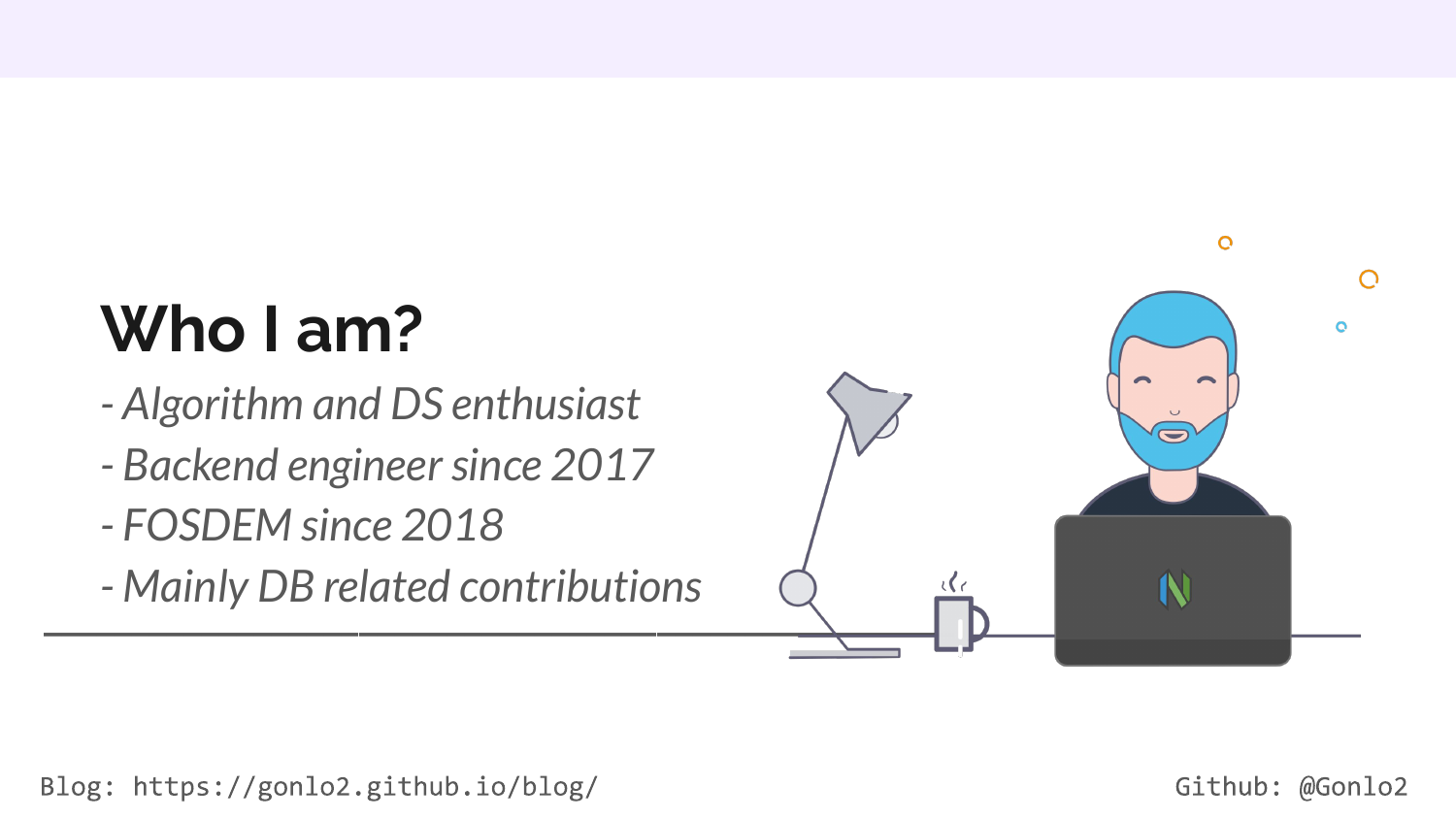# **1. Dynamic configuration**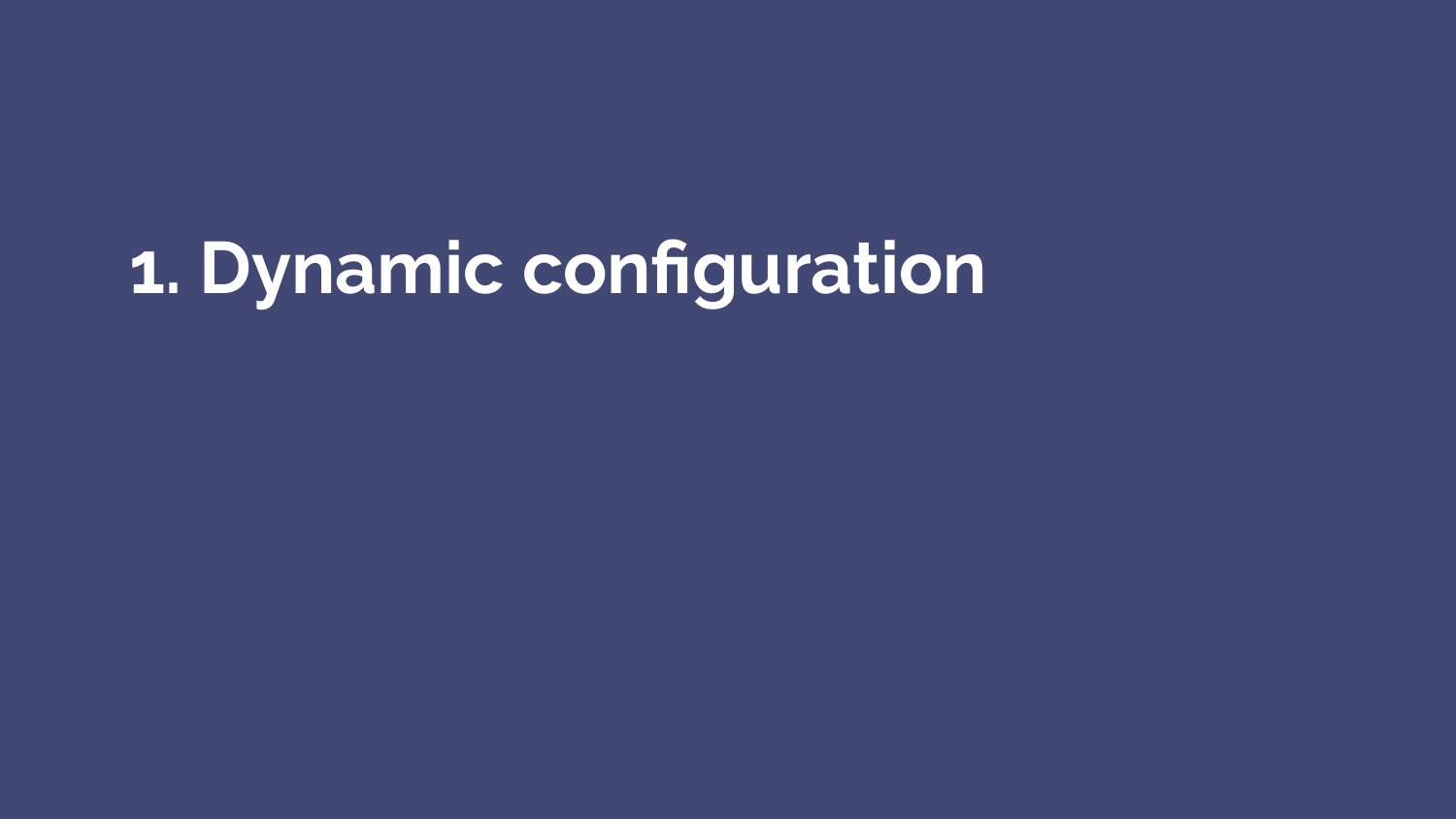#### **Dynamic configuration definition**

*Dynamic configuration is the ability to change the behavior and functionality of a running system without requiring application restarts. An ideal dynamic configuration system enables service developers and administrators to view and update configurations easily, and delivers configuration updates to the applications efficiently and reliably.* 

Dynamic configuration at Twitter

[https://blog.twitter.com/engineering/en\\_us/topics/infrastructure/2018/dynamic-configuration-at-twitter.html](https://blog.twitter.com/engineering/en_us/topics/infrastructure/2018/dynamic-configuration-at-twitter.html)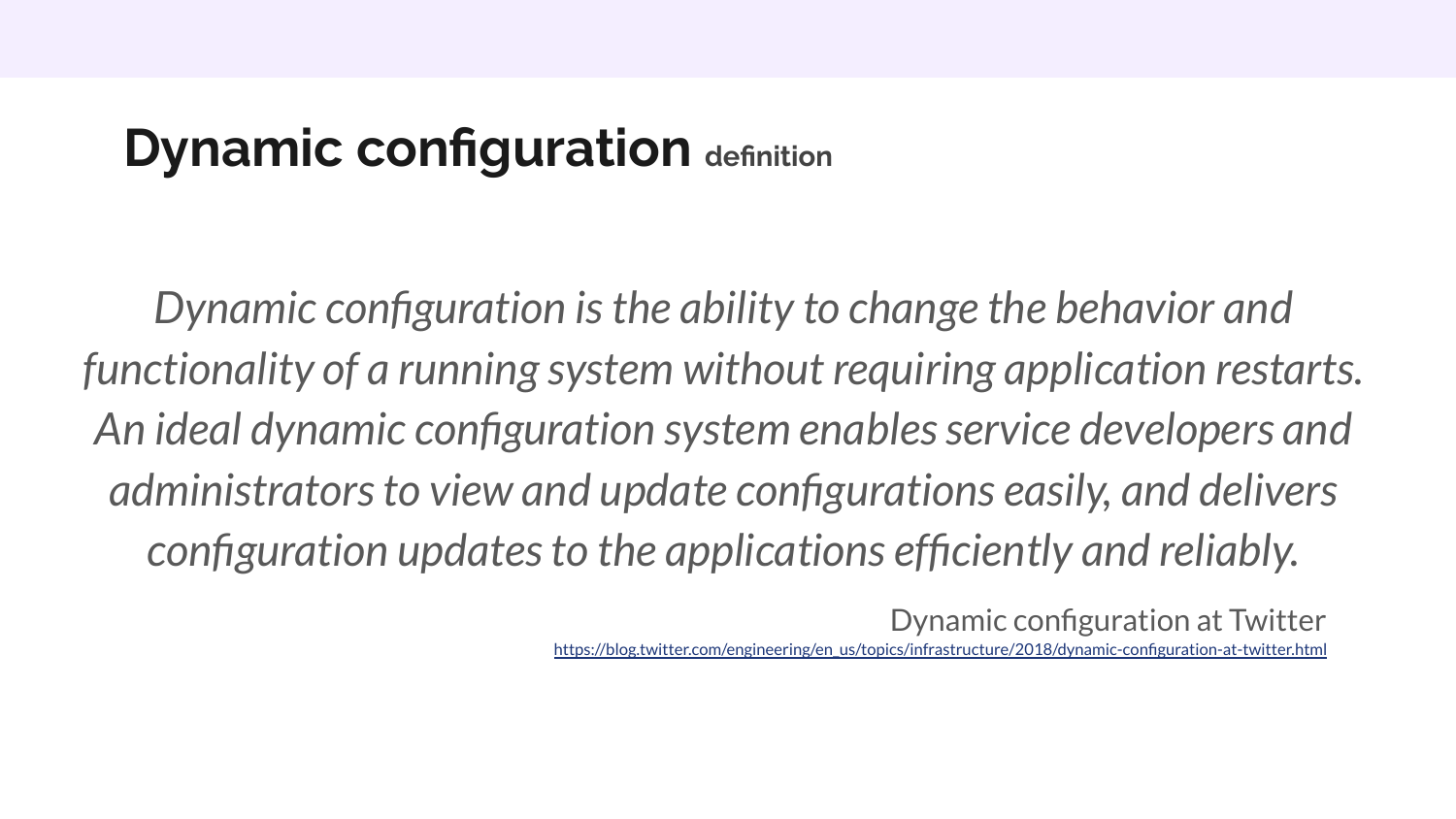### **Dynamic configuration MHConfig**

MHConfig is an experiment that you could define as an efficient way to compose and obtain configuration easily, and it main features are:

- **Atomic**
- Label-based
- Allow references and overrides
- **Secure**
- **Traceable**
- Efficient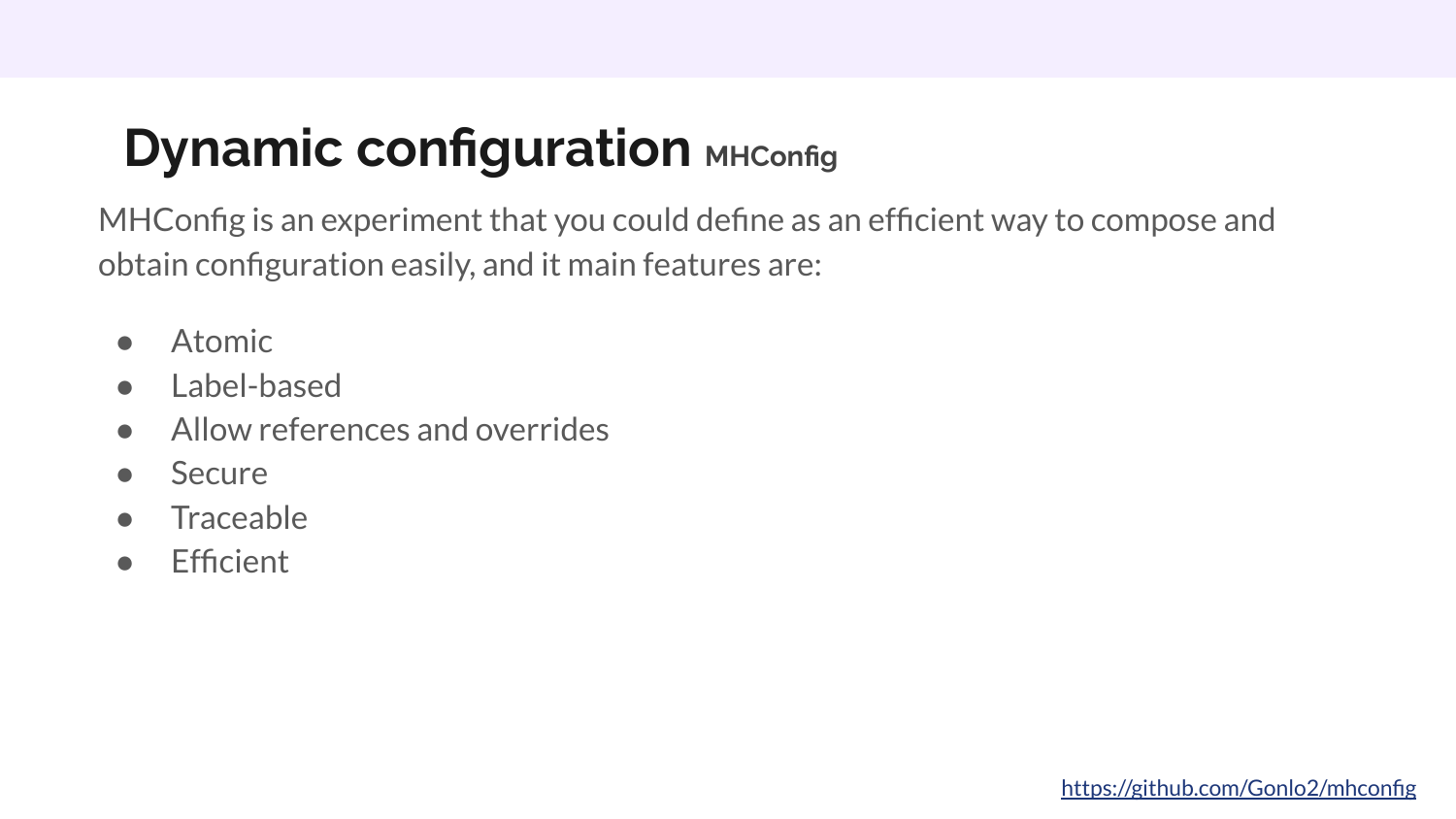#### **Dynamic configuration MHConfig**

For example you could ask for the configuration "*databases*" with the labels  $distance$ r belgium, secrets:  $pred$  and you defined the configurations:

• Doc "database", labels  $\{\} \rightarrow$ 

{db: "{params/db/prefix}{params/db/db\_name}", user: "{params/db/prefix}{params/db/user}"}

- Doc "params", labels {app: sessions}  $\rightarrow$  {db: {db name: sessions, user: sessions}}
- Doc "params", labels {env: prod}  $\rightarrow$  {db: {prefix: prod }}
- Doc "database", labels {secrets: prd, app: sessions, env: prod, datacenter: belgium}  $\rightarrow$ {passwd: XXXXXXX}
- Doc "database", labels {env: prod, datacenter: belgium}  $\rightarrow$

{writer hosts: [10.1.1.128], reader hosts: [10.1.1.128]}

The returned config will be:

db: prod sessions user: prod sessions passwd: XXXXXXX writer hosts: [10.1.1.128] reader hosts: [10.1.1.128]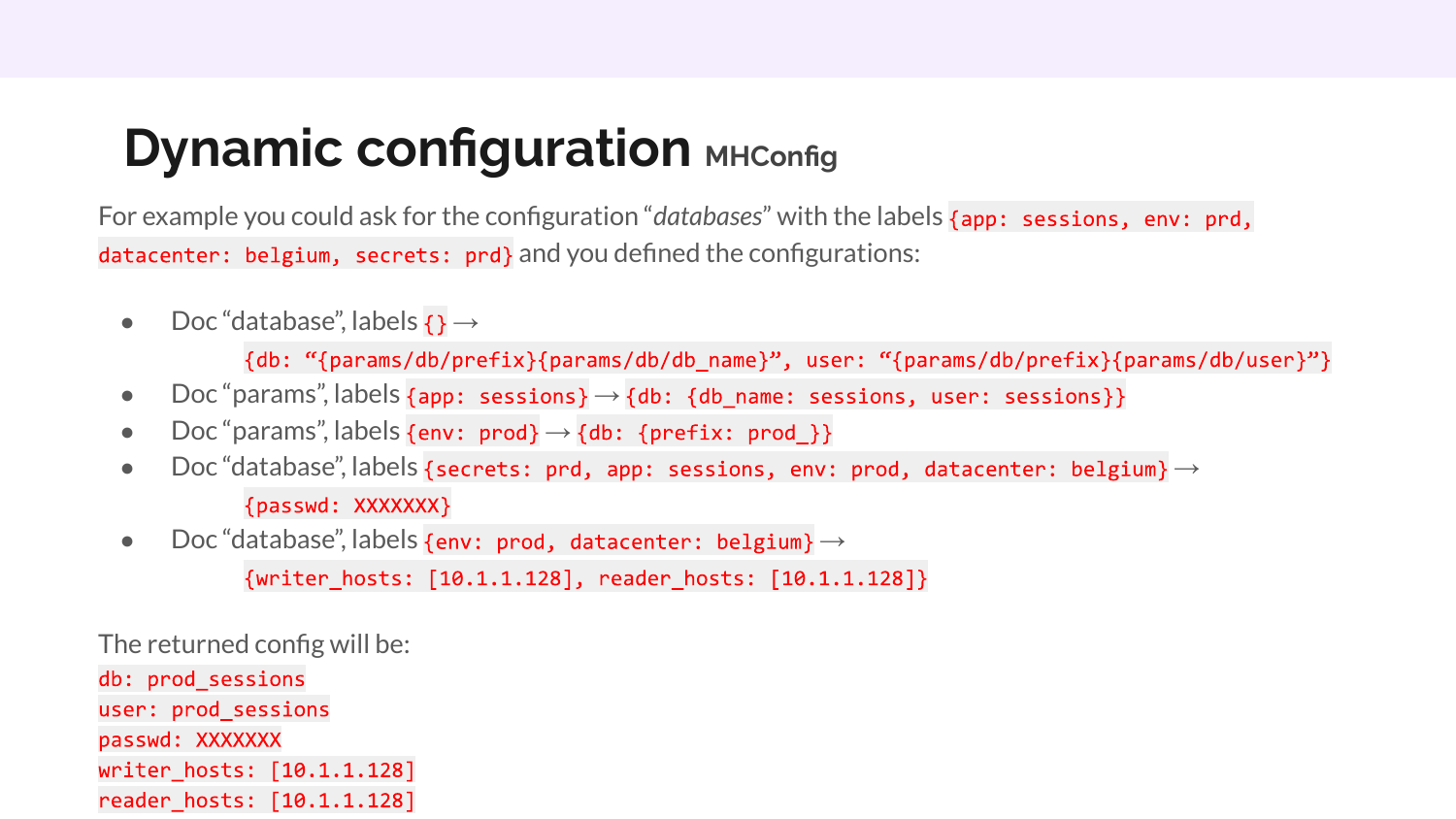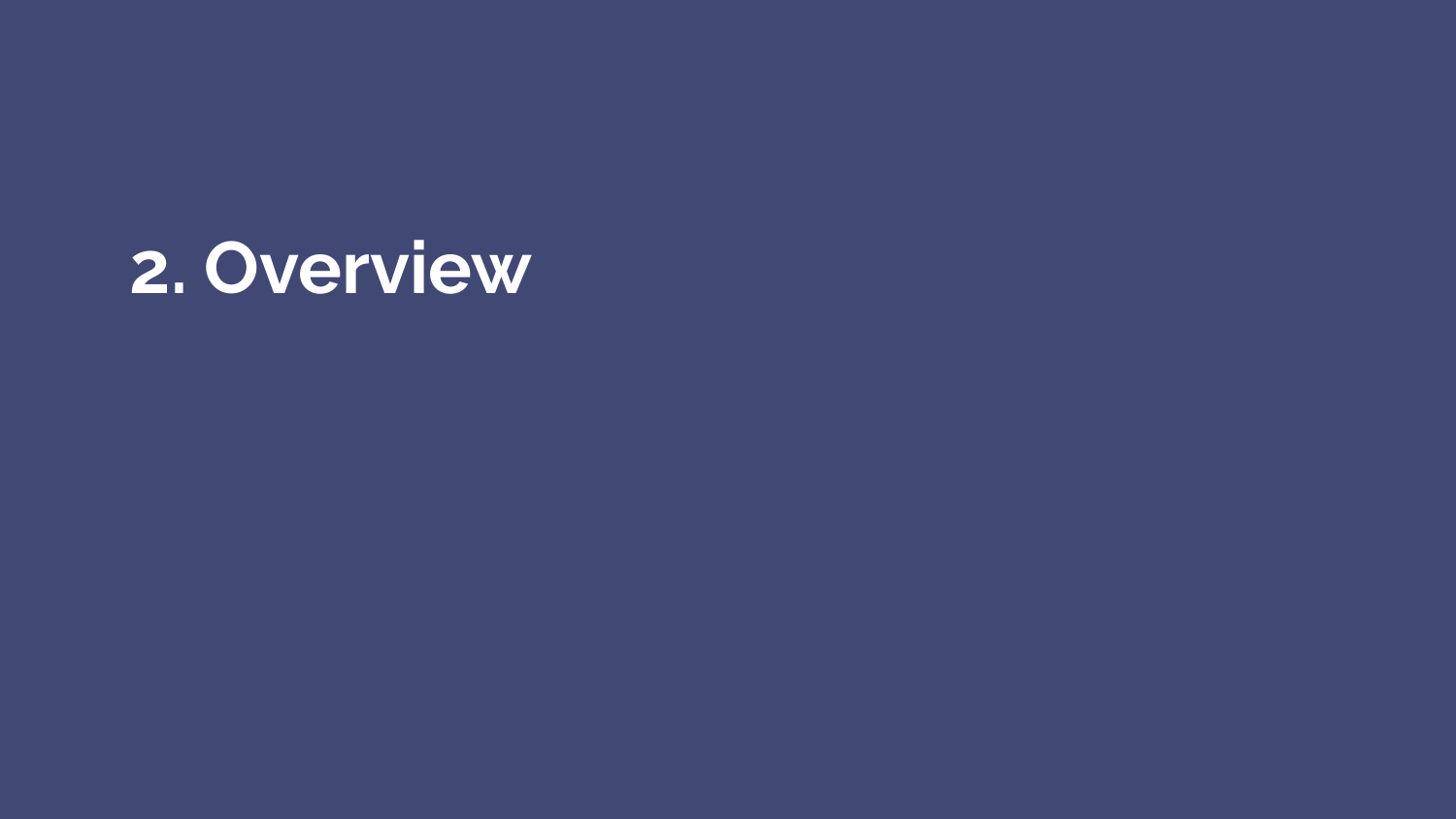### **Configuration directory structure**

The configuration is defined in a directory from which you can request documents from any subpath and whose path and file names have a special meaning for the daemon, following the next rules:

- Any file/directory starting with a dot is ignored.
- The path specifies the document labels and it can have two formats:
	- o Compact if the folder follows the scheme key=value where key is the key of the label and value its value.
	- $\circ$  Otherwise if follow the scheme key/value where a first level specifies the key and the next level its value.
- A file starting with a underscore is a special file.
	- The file type is the string from the beginning to the first dot, the current ones are **text** for text files and bin for binary files.
- $\bullet$  A file with the extension **. yam1** is recognized as a configuration file where the document name is the string from the beginning to the last dot.
	- $\circ$  For example the file database. yaml is the document database.
- Other files are ignored.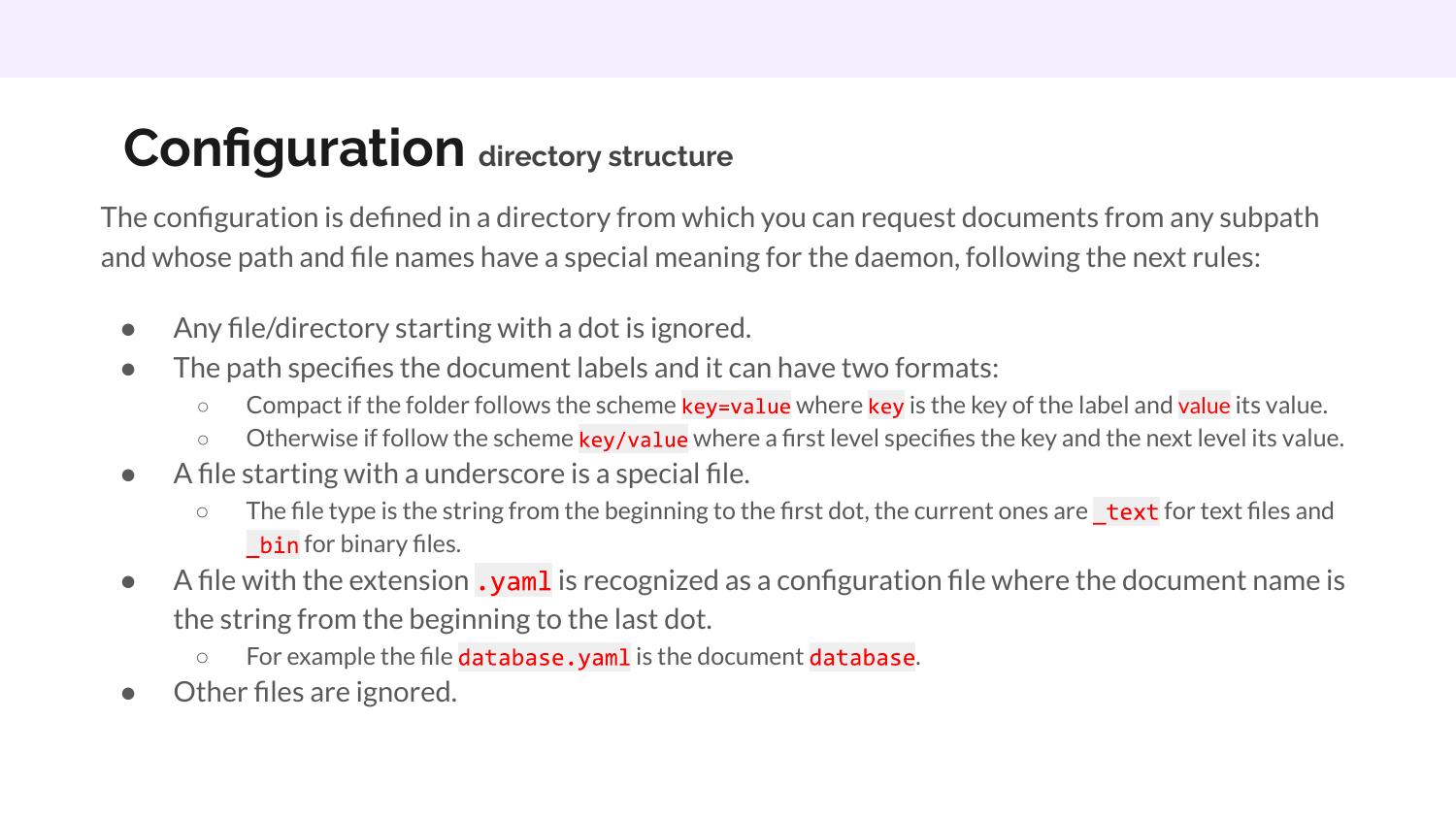### **Configuration labels**

The labels allow define specific characteristics of the configuration to be composed, for example the type of environment, the name of the service, the type of secrets, etc.

The algorithm used to calculate the order of the configurations is as follows.

- All stored configurations that are a subset of the requested labels are obtained.
- Those configurations are first ordered by the number of labels that form it, from less to more specialization.
- For those configurations with the same number of labels, an ordered list with the weights of the label keys is created and the configurations are ordered with respect to this list.

For this it is necessary to have a configuration with metadata of the labels as their weight, this content has to be stored in the  $m$  h config.  $y$  and document of the root of the configuration.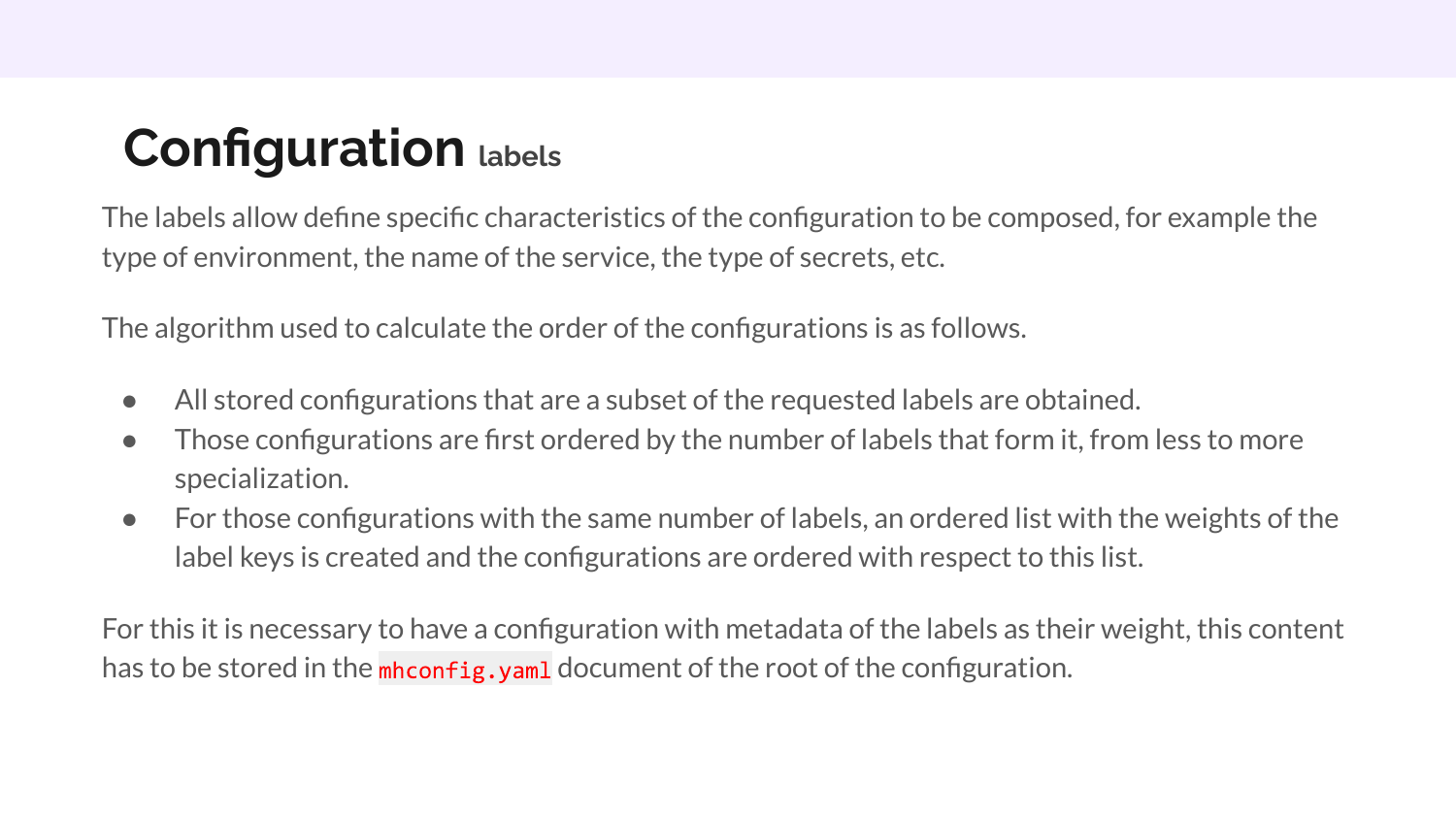### **Configuration tags**

The YAML configuration allow some custom tags to facilitate the development.

- **!format** allow do a string interpolation with references to the config.
	- The path of the config value to obtain is defined between brackets, using the slash to separate the key values.
	- $\circ$  To escape  $\{$  and  $\}$  use  $\{\}$  and  $\}$ .
	- Iformat "https://{domains/api/web}/api/v1/config" obtain the value in api/web of the document **domains** and format the string with it.
- lref insert the configuration of another file if don't exists a circular dependency.
	- lref [database, schema] to reference the value in schema of the document database.
- Isref insert a scalar or a null value from the same configuration file.
	- **! sref** [message] to reference the value in message of the self document.
- !delete remove the previous element with that path.
- **!override** force override one value instead merge it.
- !!str , !!binary , !!int , !!float , !!bool defines the type of a scalar.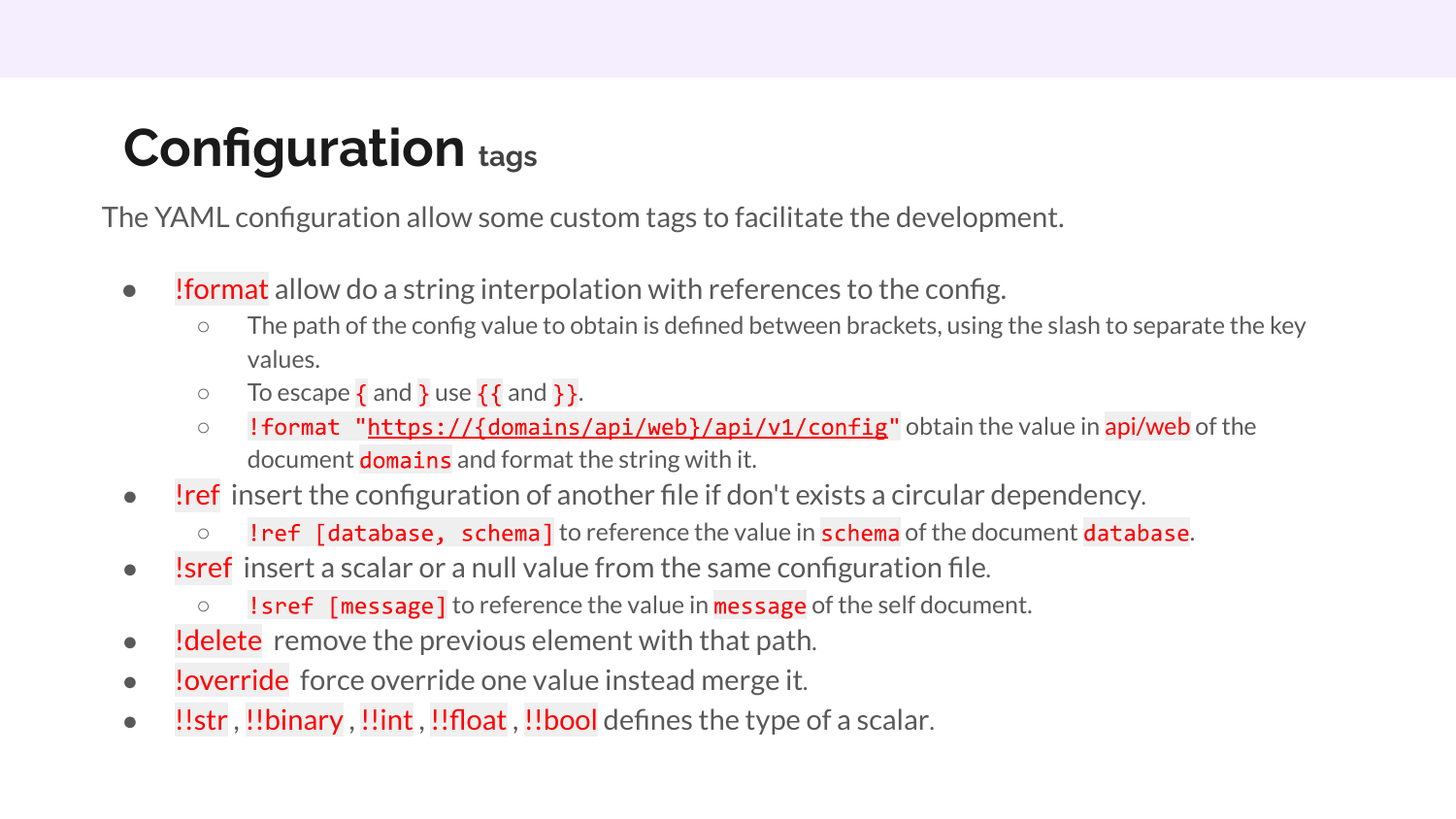#### **ACL tokens**

A token allows to authenticate an entity and configure some authentication parameters. The tokens are defined in the tokens. yaml root file of the configuration folder as a YAML file, this file has the following structure:

| tokens:                |
|------------------------|
| - value: r <u>oot</u>  |
| $expire_at: 0$         |
| labels:                |
| kind: root             |
| - value: dev           |
| expire $at: 0$         |
| labels:                |
| kind: developer        |
| env: dev               |
| - value: calendar-prod |
| expire $at: 0$         |
| labels:                |
| $kind:$ app            |
| env: prod              |
| app: calendar          |
|                        |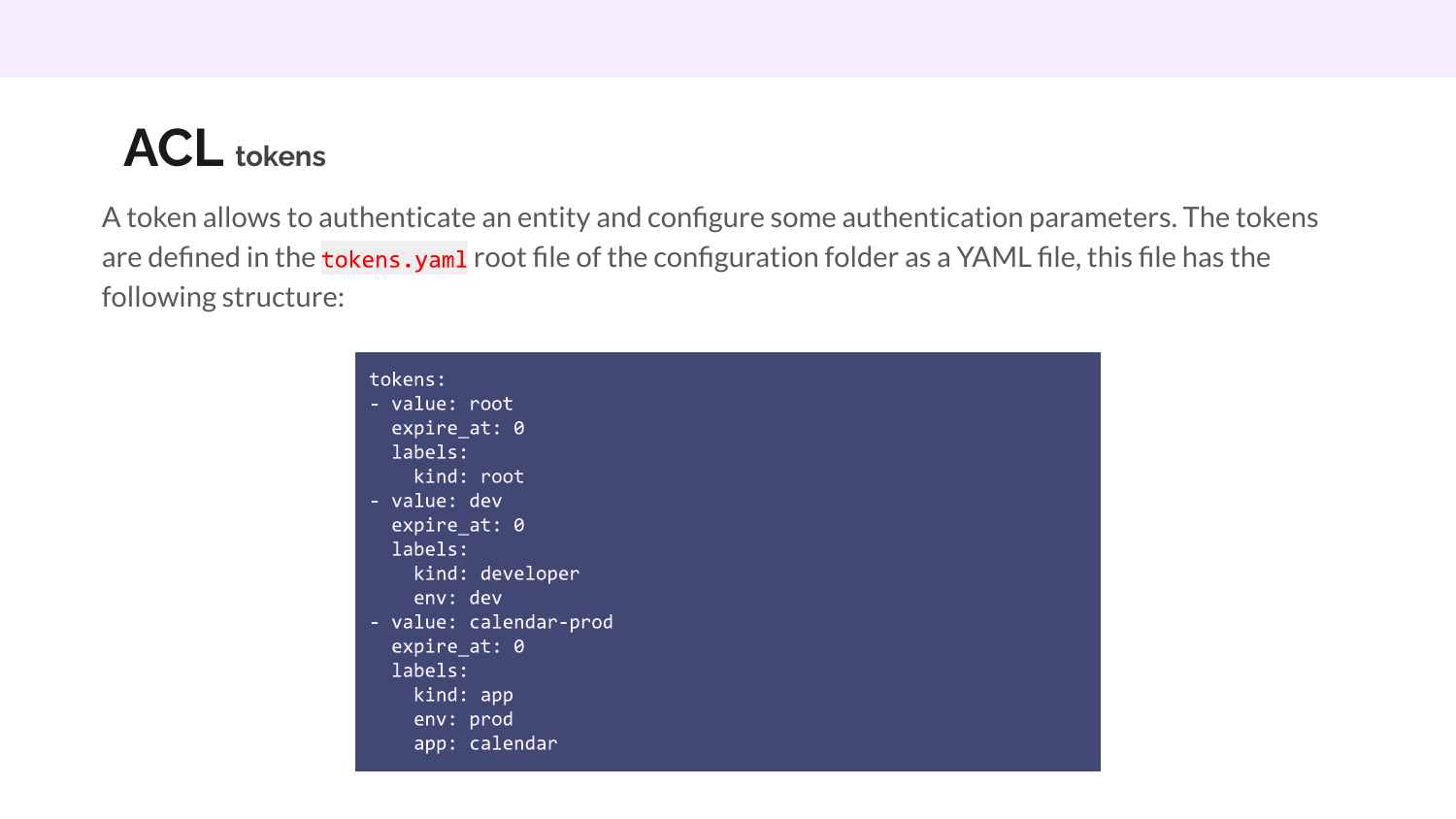#### **ACL policies**

A policy allows restrict access to resources according to the capability, the root path or the labels.

```
capabilities: [GET, WATCH, TRACE]
root paths:
- path: /mnt/data/mhconfig/+
 capabilities: [GET, WATCH, TRACE]
labels:
- key: test
 value: me
 capabilities: [GET, WATCH]
- key: test
  capabilities: [GET, WATCH]
- capabilities: [GET, WATCH, TRACE]
```
Where the character  $\pm$  denote any value within a single path segment and the character  $\ast$  denote any number of path segments (can only be used at the end of the path).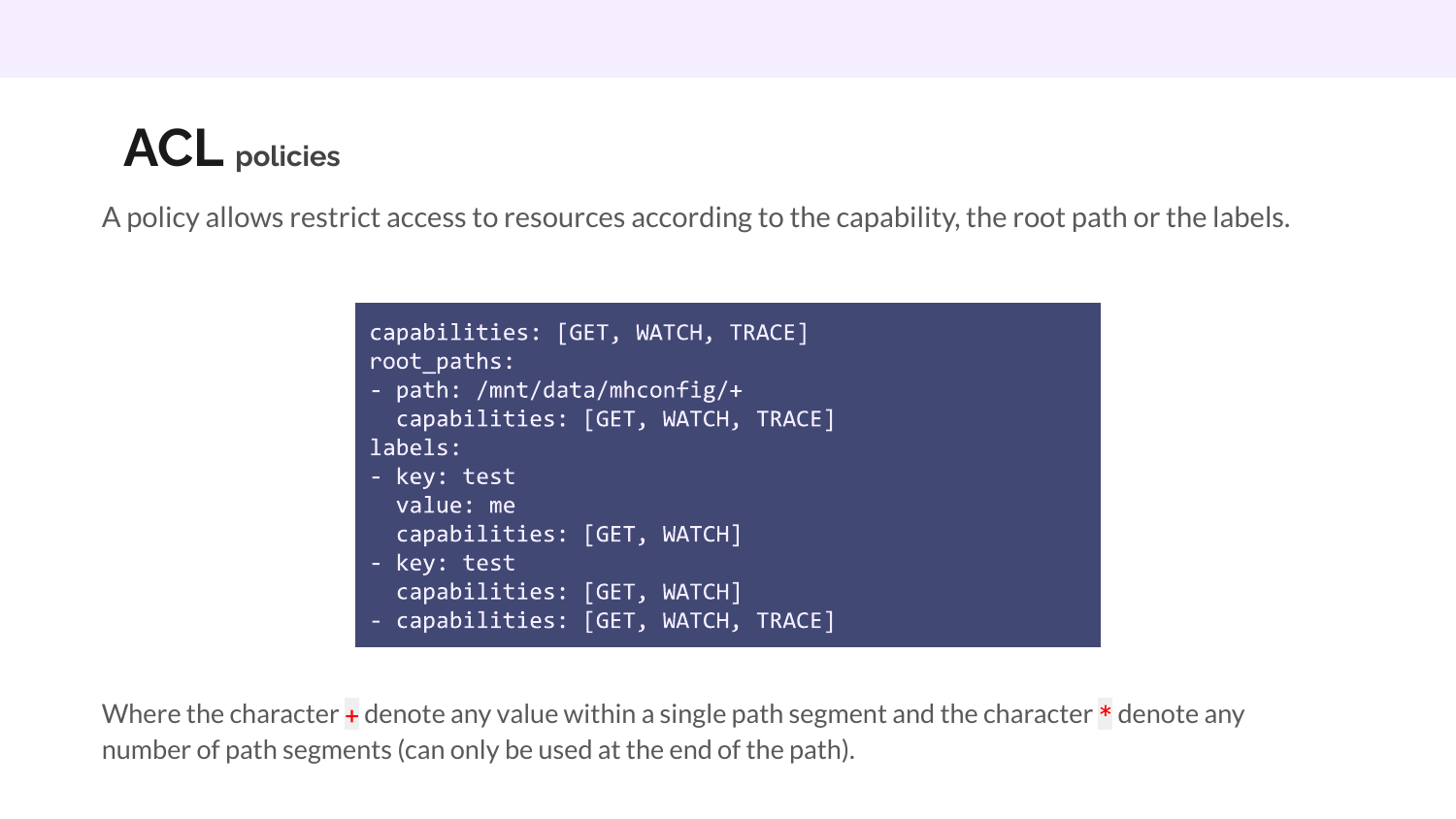## **API**

A gRPC API is used to communicate with the daemon and it allows:

- Obtain a specific configuration version of a document.
- Register to get the last configuration version of a document.
- Notify configuration update on a path.
- Trace the actions of the server according to some filters.

To use it you could use the next existing clients:

- A python script to notify the changes in a configuration path using inotify.
- Using grpcurl.
- Writing and sharing your own client ;)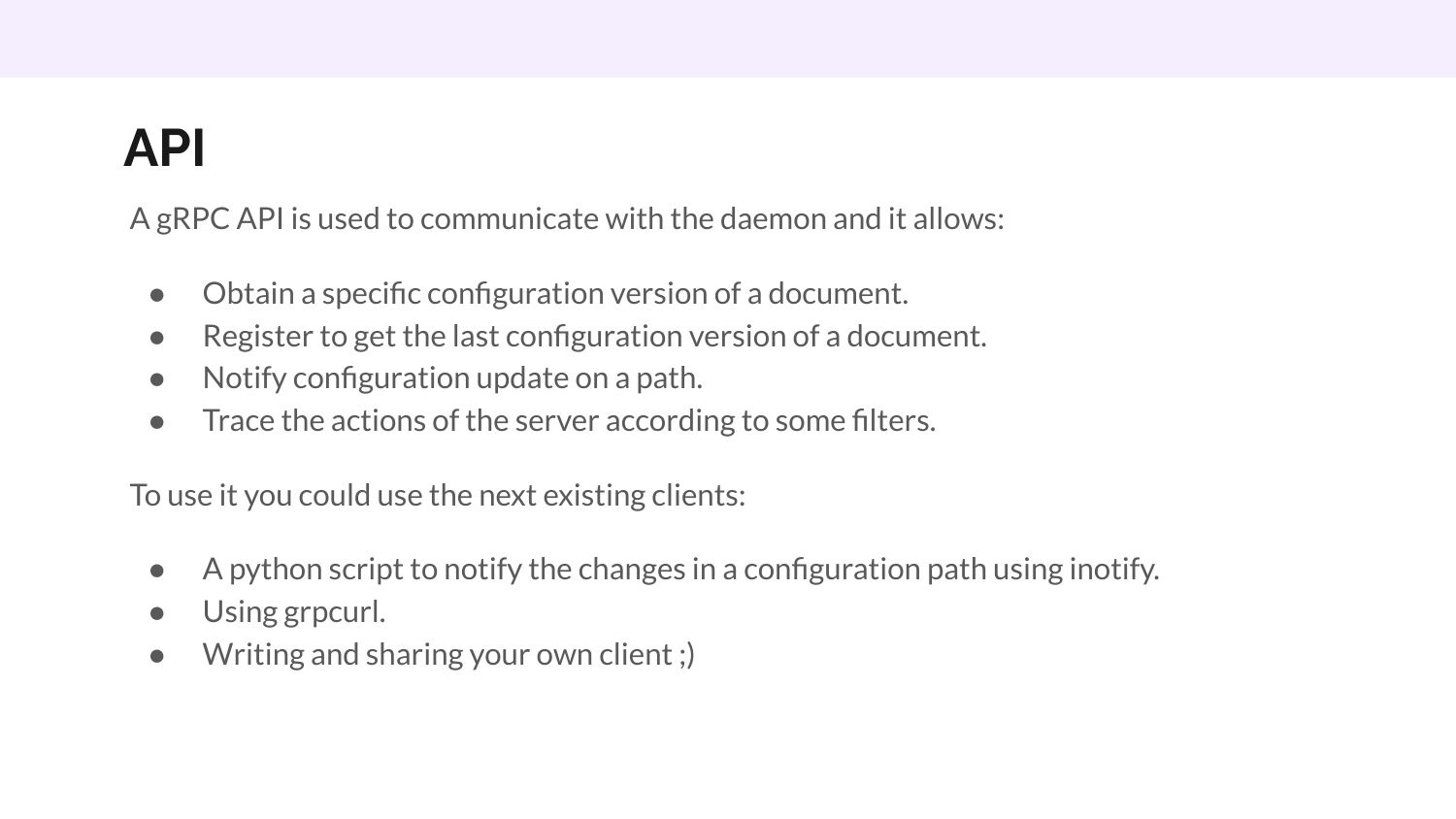# **3. Demo**

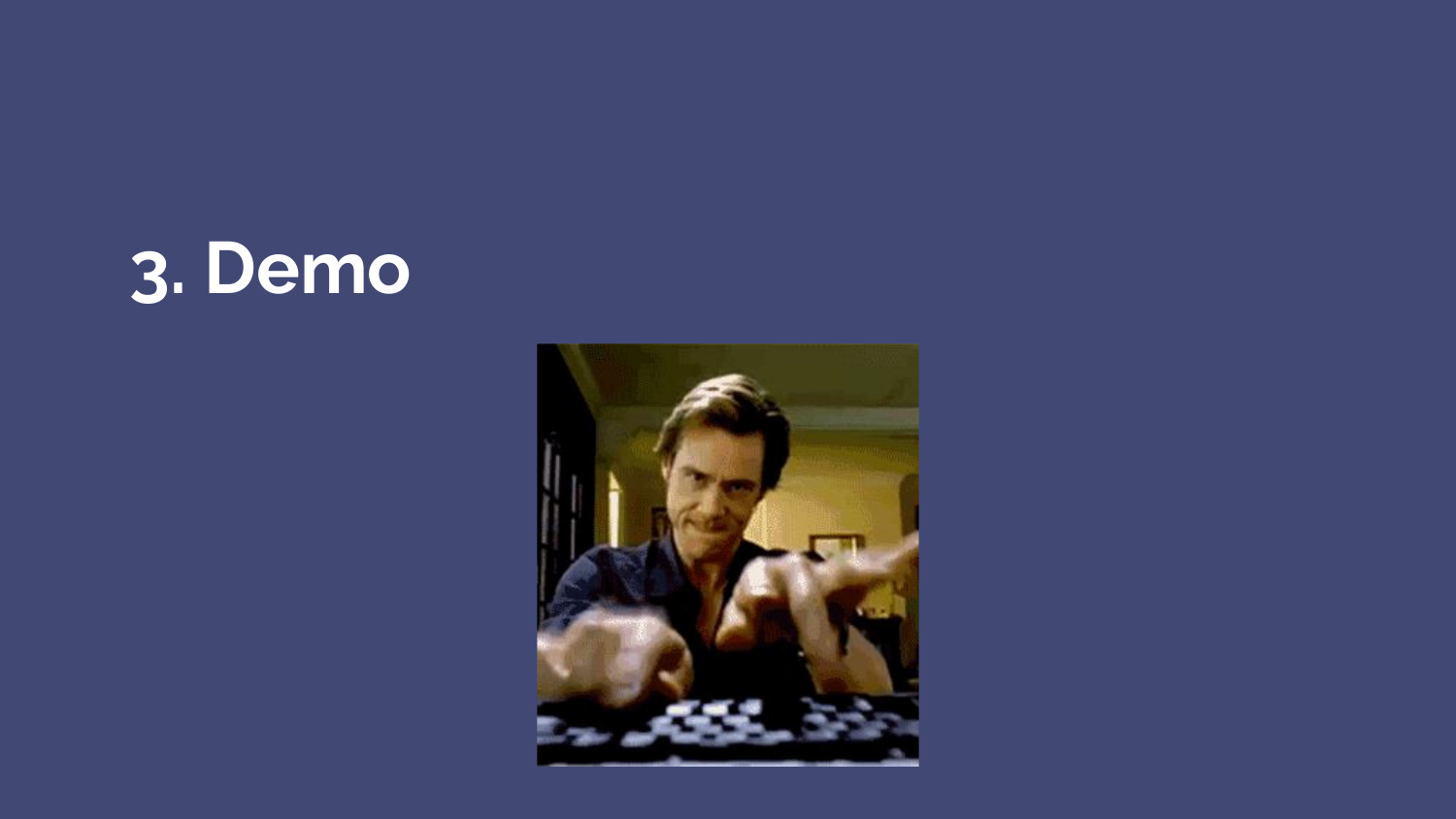## **Things to improve**

- Create a configuration for the daemon where store number of threads, grpc credentials, etc.
- Create some clients
- Create some git ops updater
- Investigate his use like a standalone tool, as a k8s config object, etc.
- Improve the provided information by the trace request
- Allow ask for multiple documents in one request
- Deduplicate the returned config with the watch command
- Fix some localized bugs and do cleaning tasks